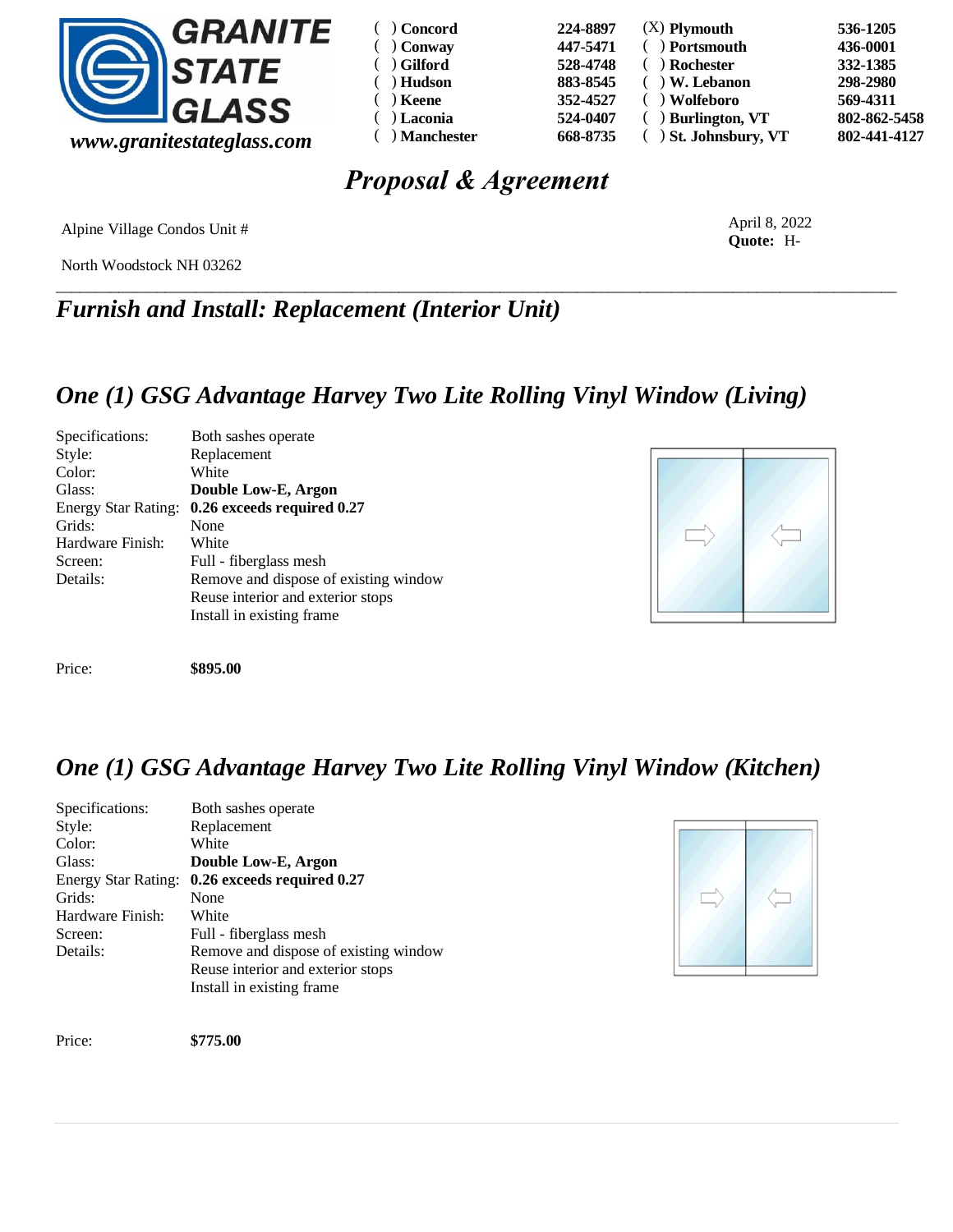

## *Two (2) GSG Advantage Harvey Two Lite Rolling Vinyl Window (Guest Bedrooms/Dining Room)*

| Specifications:            | Both sashes operate                   |
|----------------------------|---------------------------------------|
| Style:                     | Replacement                           |
| Color:                     | White                                 |
| Glass:                     | Double Low-E, Argon                   |
| <b>Energy Star Rating:</b> | 0.26 exceeds required 0.27            |
| Grids:                     | None                                  |
| Hardware Finish:           | White                                 |
| Screen:                    | Full - fiberglass mesh                |
| Details:                   | Remove and dispose of existing window |
|                            | Reuse interior and exterior stops     |
|                            | Install in existing frame.            |



Price: **\$865.00** 

| <b>Warranties</b>     | Granite State Glass - 10 year Service and Workmanship<br>Harvey - Limited Lifetime Transferable on parts, mechanisms and glass (including glass breakage)                                                                                                       |
|-----------------------|-----------------------------------------------------------------------------------------------------------------------------------------------------------------------------------------------------------------------------------------------------------------|
| <b>GSG Advantages</b> | Serving the Northern New England Market since 1984<br><b>Installation performed by Granite State Glass employees</b><br>Over 100,000 windows and doors installed<br>Our employees are fully covered by Worker's Compensation Insurance<br>Price match guarantee |
| <b>Includes</b>       | Insulation and caulking<br>Removal of all debris and complete cleanup of work area<br>Washing of new windows                                                                                                                                                    |
| <b>Excludes</b>       | Wood rot replacement not specifically listed above<br>Painting or staining                                                                                                                                                                                      |